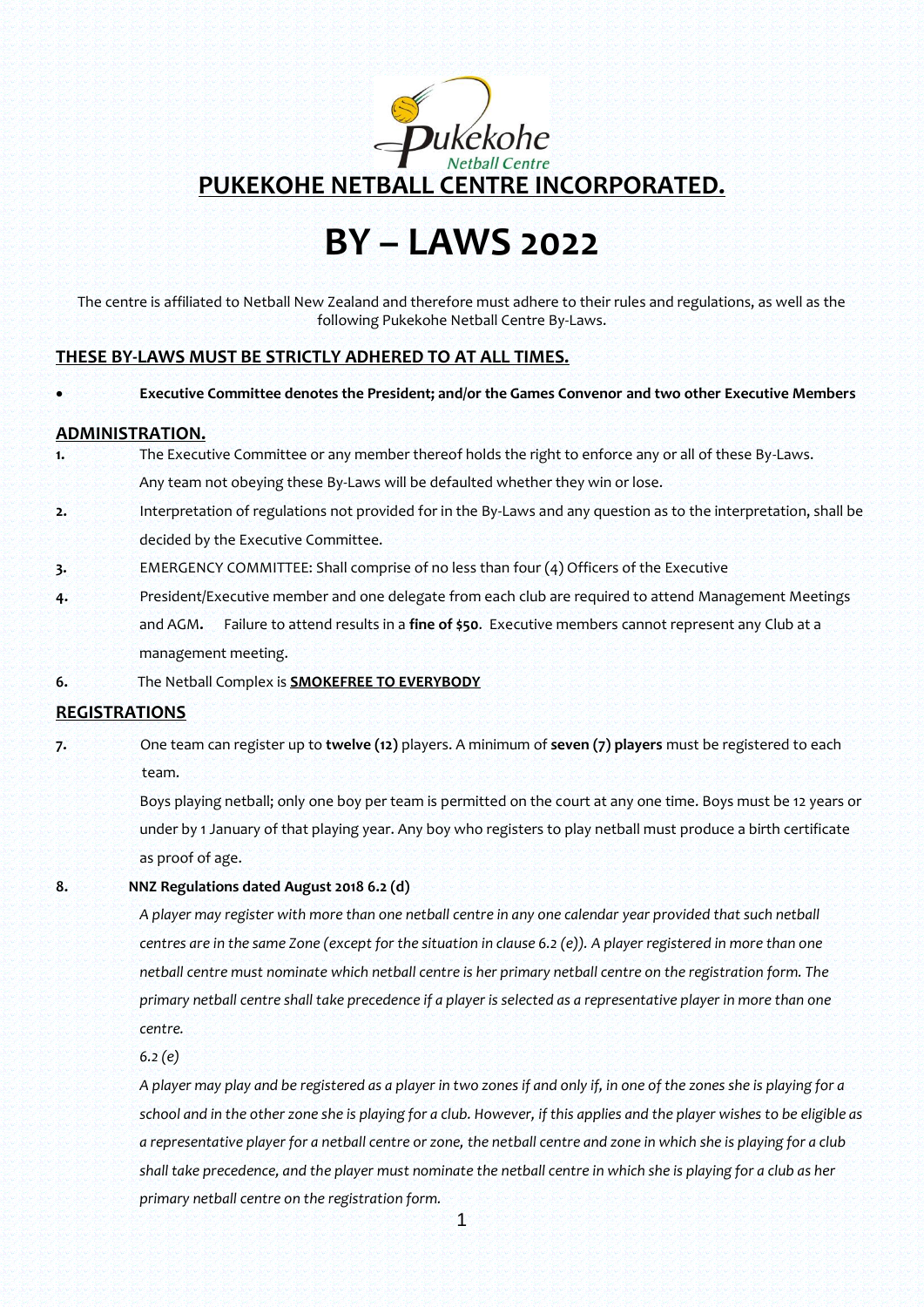- **9.** All new registrations throughout the season must be accompanied by full payment.
- **10.** All team photos must be submitted by the 6th May 2022. Failure to supply a photo by this date will result in your team being withdrawn from the next draw.
- **11.** Registration of new players, throughout the playing season, can be done during the week at the centre office, 9am to 1pm*.*
- **12.** There will be no new registering, transferring or the playing of unregistered player/s **after 1pm on Saturday 30th of July 2022.**
- **13.** In the playing of a game, there must be on court five (5) registered players of that team at all times.
- **14.** Any team who requires a registered player to play up from within their club, in semi-finals / championship finals, must provide a Doctors certificate for the injured / ill player to the Centre at least **24 Hours prior to the game to seek Special Permission** from three (3) Executive Members before that team can play. The only reason a player will be approved to play is due to injury / illness. The Executive have the final approval. If these requirements are not met, then that team is automatically disqualified.
- **15**. A player, who plays in a higher grade more than two (2) games, remains in the higher grade. A player may not play in a grade lower than her registered grade. When a Club/School has two (2) teams in the same grade, players registered in the highest seeded team cannot play for the lower seeded team **as per the seeding at the start of each round**. A player from the lower seeded team may play up twice – if they play a third time they must remain in the highest seeded team. Any player who wishes to play in two (2) games on the one Saturday must be included on the team sheet for both games. Once the team sheet has been presented to the control room the player is deemed to have taken the court.
- **16**. Once graded, a registered player cannot play for any other Club, within the Pukekohe Netball Centre. In doing so the team in which the player played will be defaulted.
- **17. FUTURE FERN** players are Year 3 and Year 4. Year 3 and Year 4 teams must register a minimum of 5 players per team.

### **UNREGISTERED PLAYERS**

- **18. Unregistered Player/s** must be added to the bottom of the team sheet. This team sheet must presented to the control room at least 10 minutes before the commencement of play and accompanied by a non-refundable fee of \$10.00 per game.
- **19.** Unregistered Players can only play **twice** before they must be registered (2 games in total). Before the third game commences players must affiliate with a Club/School and pay registration fees to the Centre. No team can field more than two (2) unregistered players in one game.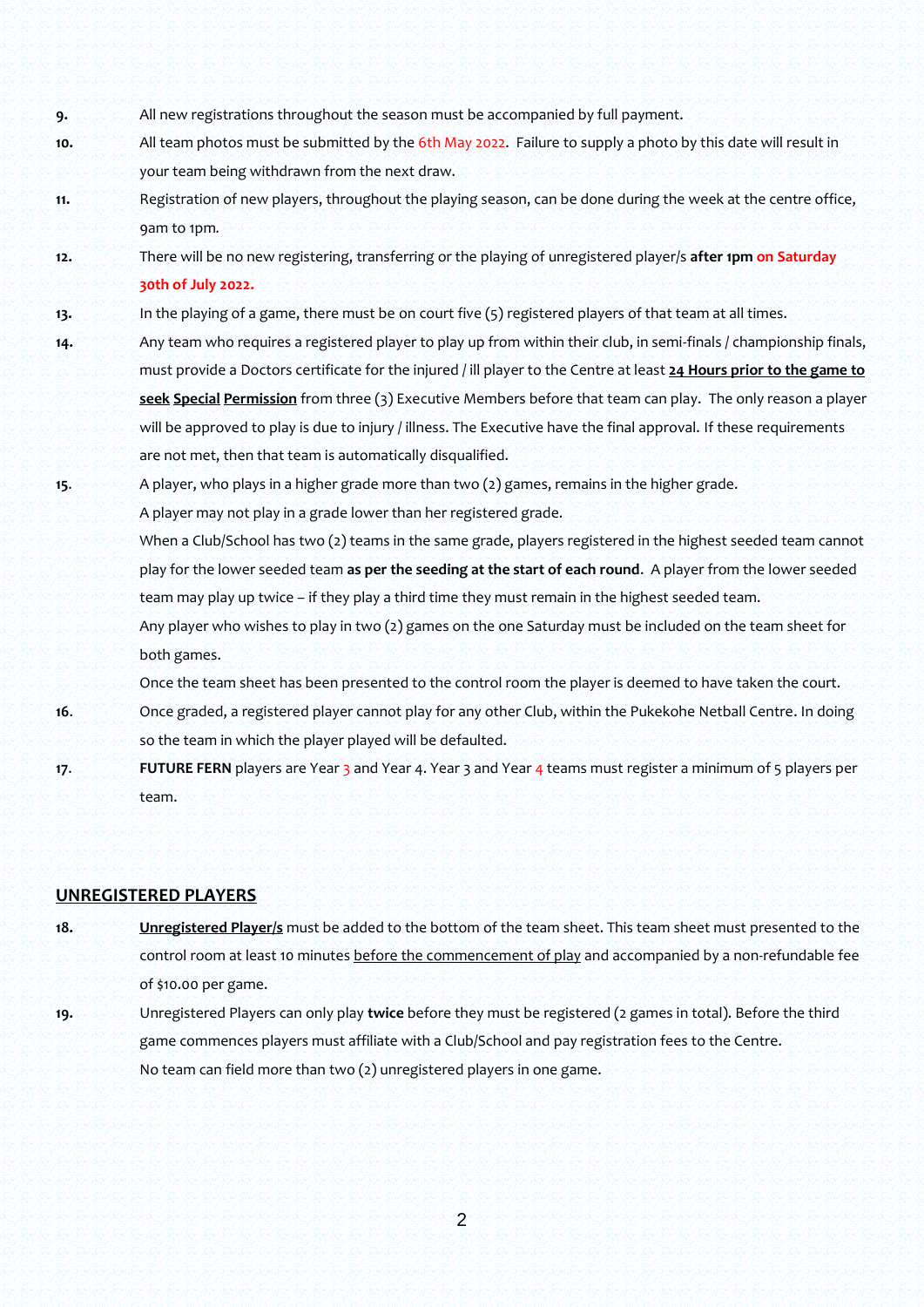# **FEES**

**20. Fees are non-refundable, however they may be transferable within Club/School.** (All fees include GST)

| Senior Player:                                             | \$140.00 |
|------------------------------------------------------------|----------|
| Collegiate / Secondary Sch Player, Year 9 to Y13 inclusive | \$115.00 |
| Intermediate/Primary School Player, Saturday Team:         | \$85.00  |
| Friday Night Player:                                       | \$70.00  |
| Non-Playing Membership/Umpires Fees:                       | \$10.00  |
| Affiliation Fees for new Clubs:                            | \$70.00  |
| Service Levy (per team)                                    | \$40.00  |
|                                                            |          |

# **FAMILY FEES**:

First two (2) players pay full fee per person and each additional player pays \$75.00

**BENEFIT DAY**: \$2.00 per player.

#### **COACHING LEVY (Per Team):**

| Senior                   | \$14.00 |
|--------------------------|---------|
| Secondary / Intermediate | \$10.00 |
| Primary                  | \$7.00  |

- **21.** Players fees are payable on a team basis to the Office Administration, by 18<sup>th</sup> March 2022.
- **22.** All outstanding monies must be paid two **(2) weeks prior** to finals.
- **23.** REQUESTS: Each club is permitted two (2) draw requests per season. All requests must come from the Club President online on the correct form, including a reason.

## **TEAMS AND PLAYERS**

**24.** Once registrations forms have been received Team Sheets will be emailed to clubs by the centre office. Once filled in these team sheets can be emailed weekly to the centre before 11am on the Friday or handed into the Control Room at least ten (10) **minutes before commencement of game**. All players must be listed on the Team Sheet and any additional players must be included. Failure to provide a team sheet per game will result in the loss of 3 Championship points. Failure to hand in and/or email in a team sheet for semi-finals or finals will result in the team being defaulted. **24a.** All score cards must be returned to the control room immediately after the game has finished. **25.** Grade Senior A and Senior B; No more than **three (3)** players under twenty three years old may register per team. A maximum of **two (2)** under twenty three years old may be on the court at any one time. **26.** Collegiate grades are Year 9 to Y13 inclusive. Year 8 teams may be included at the discretion of the grading stewards. **27.** Previous or unregistered players when returning to the game within two (2) years must not play more than two grades lower than previously played.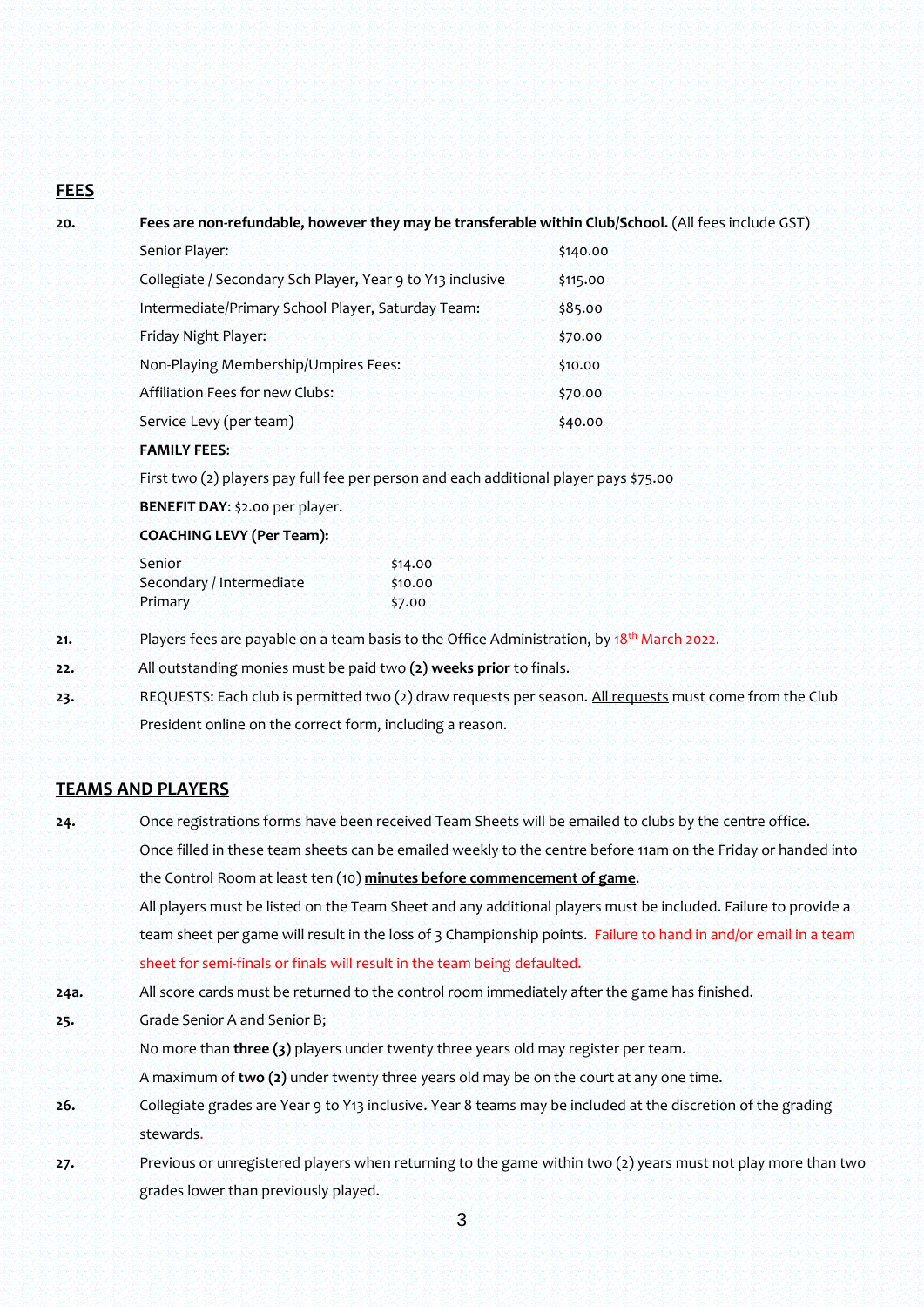**28.** No new Club is able to be formed without the permission of the Executive Committee. These Clubs must comprise of at least two (2) teams, with Club personnel and players names listed. Primary Schools in isolated areas may be exempt from this By-Law at the discretion of the Executive committee.

## **PLAYING OF GAMES**

29. If a team does not take the court within one (1) minute of the game starting, the team is ruled to have defaulted.

**31. Deferred games** will not be allowed apart from clause 42; Representative players

- **30.** Any Saturday team **defaulting** must give notice to the centre office before 11am on Friday prior to the game of play. Future Ferns (Friday night teams) defaulting must be received by Thursday 11am. A \$50 defaulting fee will be incurred. A late notification will incur a further \$25 penalty. **This must be paid by the following Friday/Saturday**. If these requirements are not met, the loss of 3 (three) Championship points will be enforced.
- **32**. A protest in writing must be lodged IMMEDIATELY after the game or emailed within twenty four (24) hours of an incident and will be dealt with by the Protest Committee.

All protests must be accompanied by a fee of \$50.00, which will be refunded if the protest is upheld. The Protest Committee consists of President and two (2) Executive members along with the umpire delegate. Decision is Final.

- **33. Substitution rule: As per the NNZ International Rule Book.**
- **33a.** A warning may be given by an Executive member to a player / team official / spectator whose comments and/or behaviour are considered inappropriate in any way.

## **UMPIRES**

**34.** All teams in **Premier grades and A grade,** will nominate on the club umpire registration form, a minimum of two designated umpires who hold at least a centre theory qualification (available online – umpires page of our website).

> These umpires will be available each week to be allocated to a game **if required**. The allocated umpires will sign in each week at the control room.

Teams B Grade and below are to register any players / coaches / managers / parents who hold an umpiring qualification or are intending to gain qualification should be registered on the Club Umpire Registration form.

The club umpire registration form must be submitted to the Centre office by the 14<sup>th</sup> March 2022.

Umpires who fail to arrive for their umpire duty will result in their team being fined \$50. **This is to be paid by the following Saturday prior to the team taking the court. Failure to comply will result in the team not being permitted to play.**

- **35.** All junior grades including Future Ferns will umpire their own games.
	- Failure to supply an umpire will result in their team being fined \$50.
- **36.** Rule 13 of the International Rules of Netball

Warning, Suspension and ordering off

The Umpire may, in addition to any sanction given:

 A warning may be given to a player and/or team Official whose comments and/or behaviour are considered inappropriate in any way.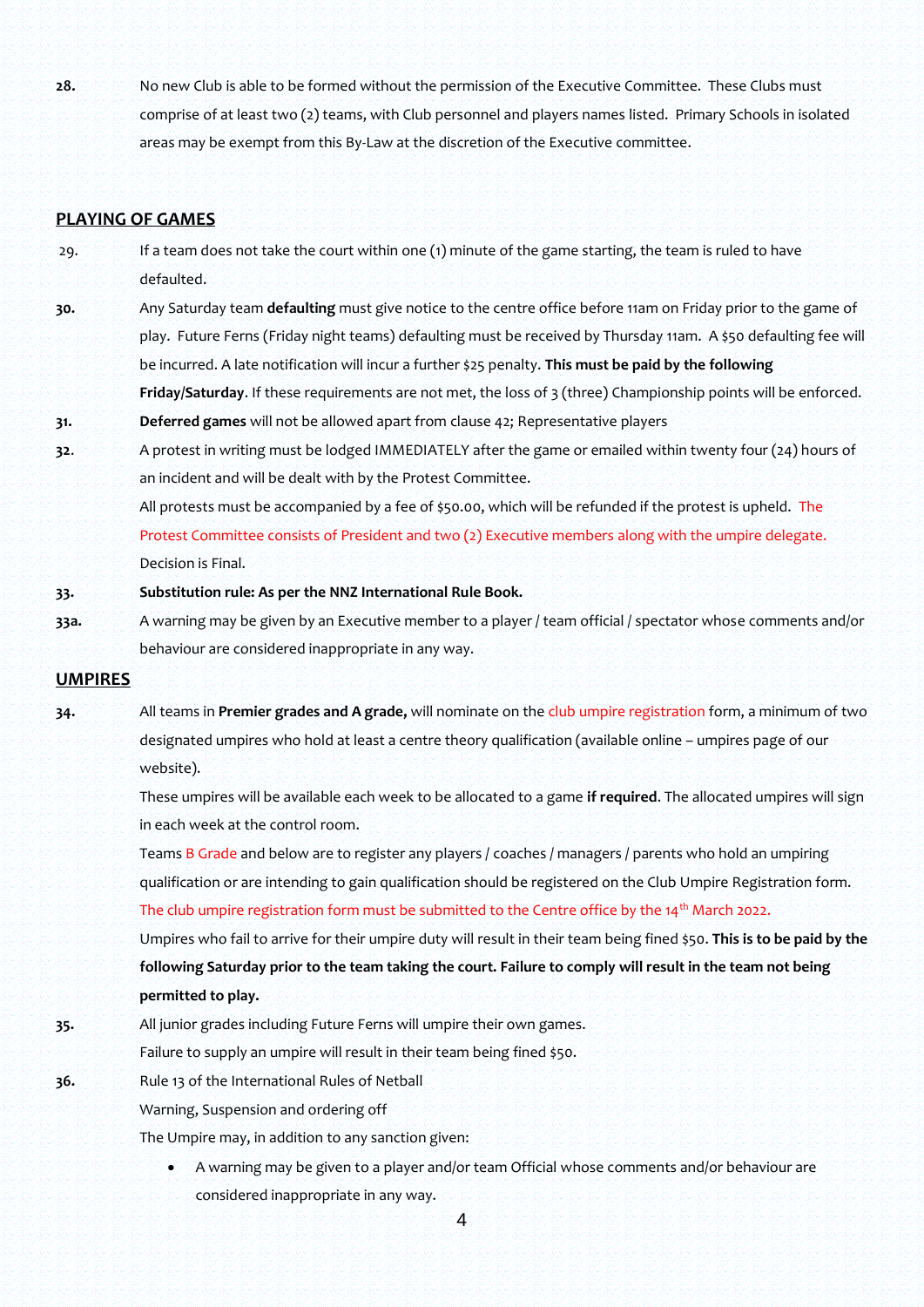In extreme circumstances, stop the game and require the exclusion from the area of any team Official whose inappropriate comments and/or behaviour continues after warning.

## **UNIFORMS**

**37.** Each Club shall upon affiliation, register the **COLOURS** and **UNIFORM** to be worn by its teams, which then shall be approved by the Executive and thereafter shall not be worn by any other Club. Clubs, who have been in recess for more than five (5) years, automatically lose their colours. Initials of playing positions worn front and back above the waist shall be 150mm high for all players. All Sponsorship for any Team/Clubs on playing uniform in the Pukekohe Netball Centre is to be forwarded to the Executive for their approval.

**38.** A Manufacturer's Name / Logo can appear once on playing uniform and shall not exceed 6cm long x 5cm high. One club logo can appear on playing uniform and shall not exceed 6cm long x 5cm high. A sponsors name / logo can appear once on playing uniform and shall not exceed 18cm long x 5 cm high.

No Individual Player Sponsorship is permitted.

**TRACKSUITS/BIKE PANTS** may not be worn during the games or with playing skirts or at any other time. Skirts must be of reasonable and uniform length. Excessively short or long skirts / dresses will not be acceptable to the Executive Committee.

**FUTURE FERNS AND JUNIORS (Friday night teams and Grade 4 & below)** may wear leggings, tights or suitable warm clothing under their netball playing uniform. Black or Navy colour only.

**39.** Fingernails must be short. Fingernails or earrings covered with sticking plasters etc. are **NOT** permitted. Metal badges, watches, jewellery, sleepers, earrings, body piercing jewellery or studs of any sort.

**No jewellery to be worn or anything likely to cause injury to a player.**

**A medical certificate is to be supplied to the umpire before the game starts for any jewellery worn for medical reasons,**

If a wedding ring is worn, it must be taped.

Approval must be gained from the Executive committee via the club president for the wearing of black arm bands.

**40.** Medic-Alert Bracelets may be worn, but must be taped, or a sweatband worn over it. Asthma Inhalers must be held by the teams nominated Primary Care Giver on the sideline.

# **REPRESENTATIVE PLAYERS – PUKEKOHE NETBALL CENTRE**

**41.** When teams have players obligated to play representative games as well as club games, the ruling shall be;

- If a Team has one representative player – the team plays.

- If a Team has two or more representative players, the team can apply for a deferred game.
- **42.** A Club/School may nominate registered players for Pukekohe whom they feel are worthy of consideration for Representative selection. Nomination forms are available online, and must be received by the office with relevant qualifications by the date specified on the nomination form.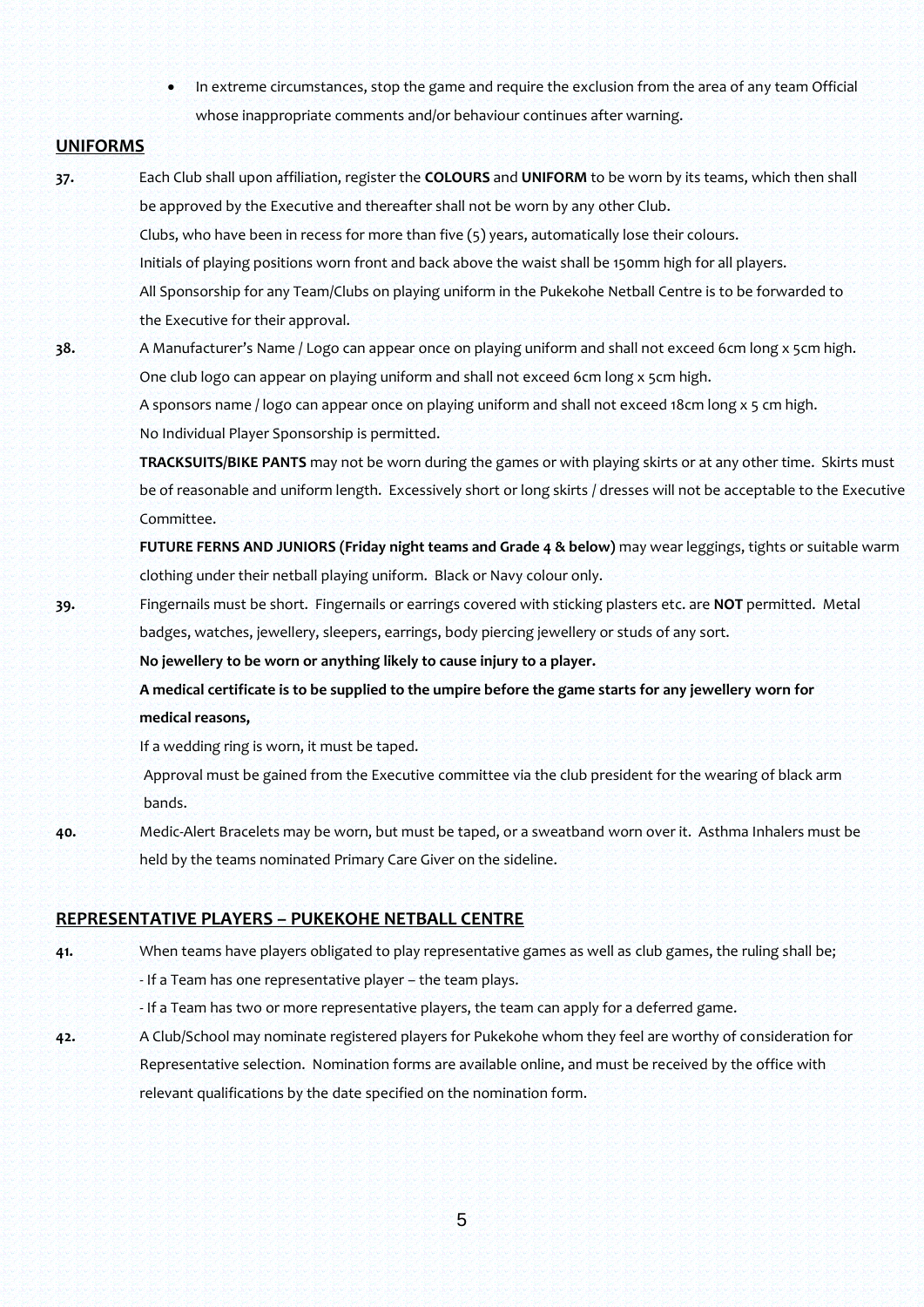## **GENERAL**

- **43.** All Clubs and School Teams are to apply to the Centre in writing, well in advance for permission to travel to other Centres and Overseas.
- **44.** Raffle / cake stalls held at the courts are for Netball Clubs affiliated to the Centre only. All bookings to be made through the Centre Office.
- **45. ALL DOGS**, Roller Skates, Roller Blades, Bicycles, Skateboards, wheelie shoes and Scooters are banned from the netball complex.
- **46.** Only soft-soled shoes are to be worn on court area by players and spectators.
- **47.** The centre shall be responsible for the engraving of trophies. The centre will retain all trophies. Any team wanting to borrow the trophy/trophies shall be liable for all costs and repairs and all replacements if trophy/trophies are damaged or lost/stolen.

Failure to comply will result with an invoice for replacement cost being issued.

# **COURT HIRAGE**

**48.** Courts are available for practices; lights are to be out by **9.00pm.**

|                     | Court 1 | Covered<br><b>Courts</b> | All other courts |                                        |
|---------------------|---------|--------------------------|------------------|----------------------------------------|
| <b>DAY CHARGE</b>   |         |                          |                  |                                        |
| Until 5pm           | \$40    | \$50                     | \$30             |                                        |
| <b>NIGHT CHARGE</b> |         |                          |                  |                                        |
| After 5pm           | \$100   | \$150                    | \$80             | 1 hour, 1 night a week for the season  |
|                     | \$200   | \$300                    | \$160            | 2 hours, 1 night a week for the season |
|                     | N/A     | N/A                      | \$60             | 1 hour for occasional nights           |
|                     | N/A     | N/A                      | \$80             | 1 hour per night for non-members       |

Courts are **RESERVED** for Representative practices on Wednesday nights.

**(Payable on Invoice)**

# **49. PENALTIES AND FINES**

### **Your club will incur a \$50 fine if:**

- **-** your club fails to attend a management meeting or AGM (# 4)
- **-** A team defaults a game (#30).
- A further \$25 penalty will apply if the default is received after 11am Friday or after 11am on Thursday for Future Ferns teams and the loss of 3 points. (#30)
- your allocated umpire fails to arrive for umpire duty  $(\#34)$

#### **Your team will be defaulted if:**

- no approval is given for players to play up in semi-final or championship final (#14)
- a player plays for another club within Pukekohe Netball Centre (#16)
- your team has not taken the court after 1 minute of playing time (#29)
- your team fails to submit, or is late submitting, a team sheet for semi-finals or finals (#24)